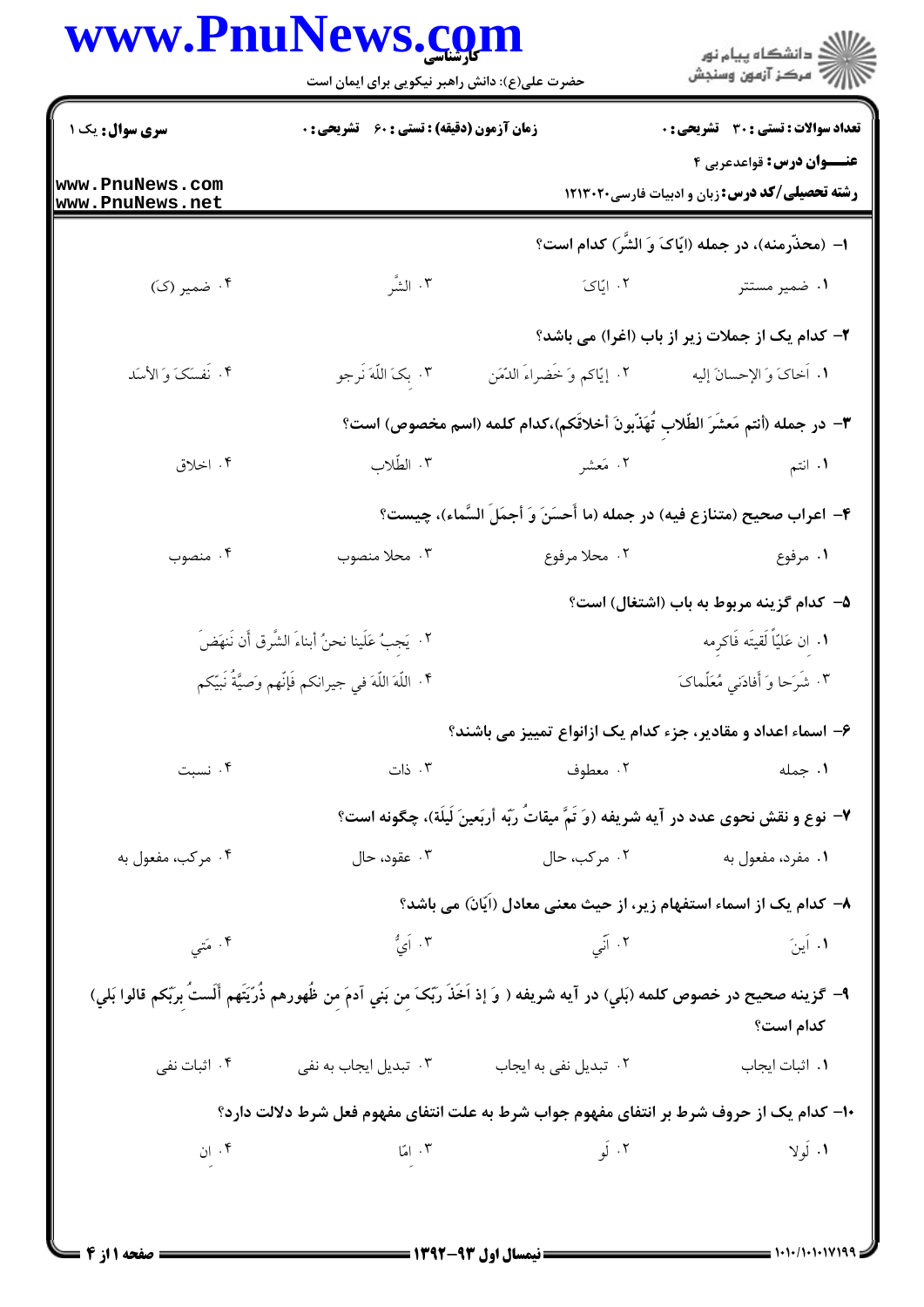|                                                                                                            | www.PnuNews.com<br>حضرت علی(ع): دانش راهبر نیکویی برای ایمان است |          | ڪ دانشڪاه پيام نور<br>∕7 مرڪز آزمون وسنڊش                                                 |  |  |
|------------------------------------------------------------------------------------------------------------|------------------------------------------------------------------|----------|-------------------------------------------------------------------------------------------|--|--|
| <b>سری سوال : ۱ یک</b>                                                                                     | <b>زمان آزمون (دقیقه) : تستی : 60 ٪ تشریحی : 0</b>               |          | تعداد سوالات : تستي : 30 ٪ تشريحي : 0                                                     |  |  |
| www.PnuNews.com<br>www.PnuNews.net                                                                         |                                                                  |          | <b>عنــوان درس:</b> قواعدعربي ۴<br><b>رشته تحصیلی/کد درس:</b> زبان و ادبیات فارسی ۱۲۱۳۰۲۰ |  |  |
|                                                                                                            |                                                                  |          | 11– در كدام گزينه ًمعنى اسم شرط با بقيه متفاوت است؟                                       |  |  |
|                                                                                                            | ٢. أيَنَما تَكونوا يُدرِككم المَوت                               |          | ١. إذما تَتَعَلّم تَتَقَدّم                                                               |  |  |
|                                                                                                            | ۴. أَنِّي تَذهَب اَذهَب                                          |          | ٣. حَيثما تَذهَب تَجد رزقَک                                                               |  |  |
| ١٢- در عبارت (إن تَكُن تائباً فَاللَّهُ يَقبَلُ التَّوبَة)، دليل آمدن فاء جزائيه بر سر جمله جزاى شرط چيست؟ |                                                                  |          |                                                                                           |  |  |
|                                                                                                            | ۰۲ جمله جزا، فعلیه است.                                          |          | ٠١ فعل شرط، طلبي است.                                                                     |  |  |
|                                                                                                            | ۰۴ فعل شرط، از افعال ناقصه است.                                  |          | ٠٣ جمله جزا، اسميه است.                                                                   |  |  |
|                                                                                                            |                                                                  |          | 13- نقش نحوى و نوع اعراب (إذا)، در آيه شريفه (إذا جاء نُصرُ اللَّه وَ الفُتح) چيست؟       |  |  |
|                                                                                                            | ۰۲ خبر برای مبتدای محذوف، محلا مرفوع                             |          | ٠١ مبتدا، تقديرا مرفوع                                                                    |  |  |
|                                                                                                            | ۰۴ مفعول فيه، محلا منصوب                                         |          | ۰۳ مفعول به، تقديرا منصوب                                                                 |  |  |
|                                                                                                            |                                                                  |          | ۱۴– در کدام گزینه نوع (نعت) با بقیه متفاوت است؟                                           |  |  |
|                                                                                                            | ٢. ربَّنا أخرِجنا مِن هذه القَريَة الظَّالم اَهلُها              |          | ١. يا اَيُّتُها النَّفسُ المُطمَئنَّةُ ارجعي الي ربَّك                                    |  |  |
|                                                                                                            | ۴. أعوذُ بِاللّهِ مِنَ الشَّيطانِ الرَّجيم                       |          | ٣. لَعَبْدٌ مُؤْمِنٌ خَيرٌ منَ المُشرِك                                                   |  |  |
|                                                                                                            |                                                                  |          | ۱۵– در کدام یک از جملات زیر، (صفت جامد مؤوّل به مشتق) وجود دارد؟                          |  |  |
|                                                                                                            | ٠٢ هُو رَجُلٌ ثَعلَبٌ                                            |          | ٠١ جائني رجالٌ فاضلٌ أبوهم                                                                |  |  |
| ۴. هذا طالبٌ يَجتَهدُ في تَهذيب أخلاقه                                                                     |                                                                  |          | ٠٣ رَأَيتُ رَجُلاً خُلقُه كَرِيمٌ                                                         |  |  |
|                                                                                                            |                                                                  |          | ۱۶– نقش نحوي (هذا)، در جمله (بعتَ الكتابَ هذا) چيست؟                                      |  |  |
| ۰۴ تاکید                                                                                                   | ۰۳ نعت                                                           | ۰۲ تمييز | ۰۱ مفعول مطلق                                                                             |  |  |
| ۱۷-  کدام یک از حروف عطف، بیانگر جمع بین معطوف و معطوف علیه با ذکر ترتیب و تاخیر می باشد؟                  |                                                                  |          |                                                                                           |  |  |
| ۰۴ فاء                                                                                                     | ۰۳ لکن                                                           | ۲. امّا  | ۰۱ بَل                                                                                    |  |  |
|                                                                                                            |                                                                  |          | ١٨– نقش نحوى (كتاباً)، در جمله (قَرَأتُ سفراً اَي كتاباً) چيست؟                           |  |  |
| ۰۴ بدل                                                                                                     | ۰۳ مفعول به                                                      | ۰۲ تاکید | ٠١ عطف بيان                                                                               |  |  |
|                                                                                                            |                                                                  |          | ۱۹– کدام گزینه جزء الفاظ (تاکید معنوی) نمی باشد؟                                          |  |  |
| ۰۴ هُم                                                                                                     | ۰۳ نَفْس                                                         | ۰۲ عَين  | ۰۱ کُلّ                                                                                   |  |  |
|                                                                                                            |                                                                  |          | 1.1.1.1.1.11199                                                                           |  |  |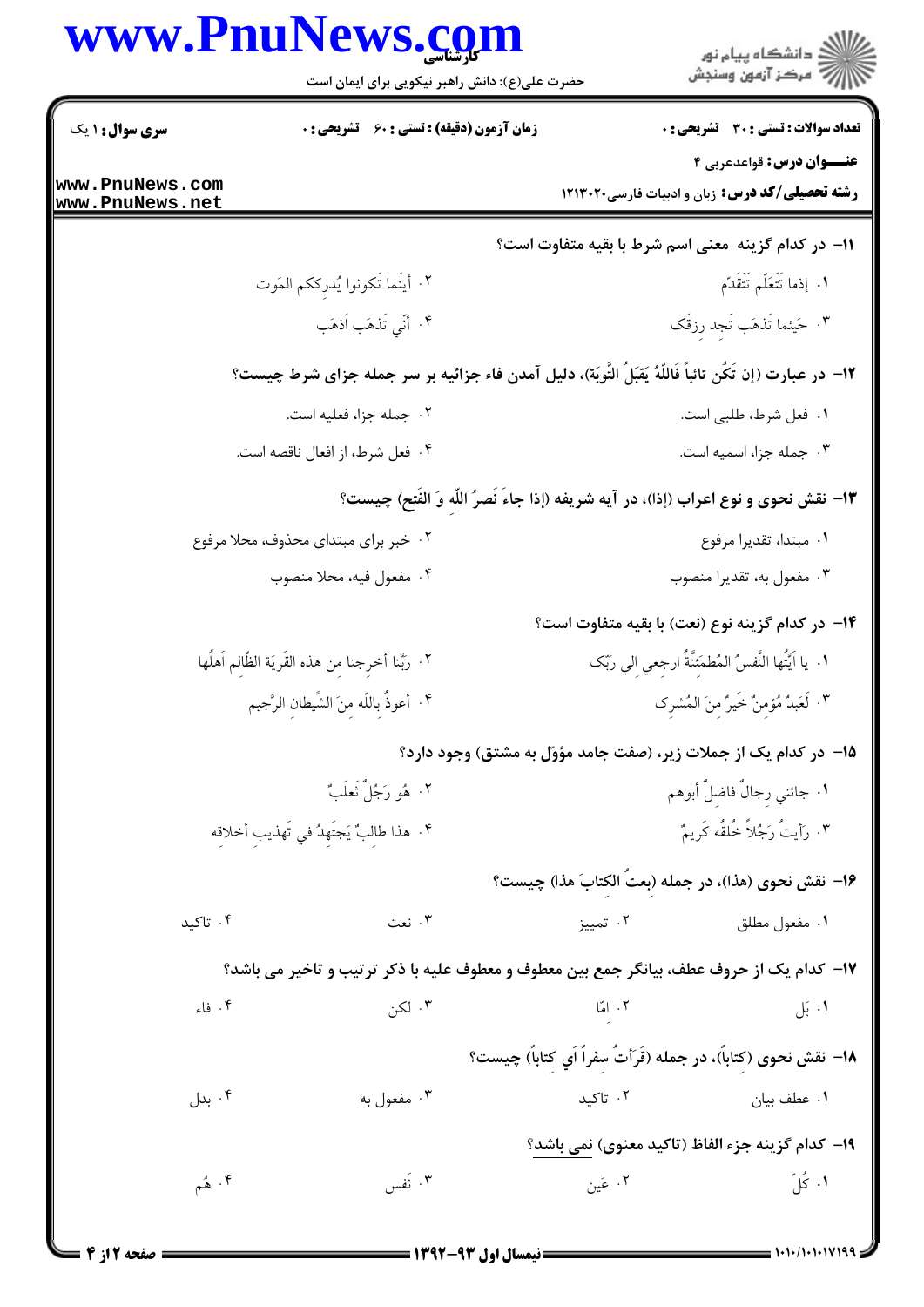## WWW DnuNawe com

|                                    | حضرت علی(ع): دانش راهبر نیکویی برای ایمان است                                                     |                                                                                   | ≦ دانشگاه پيام نو <b>ر</b><br>" مرڪز آزمون وسنڊش                                          |
|------------------------------------|---------------------------------------------------------------------------------------------------|-----------------------------------------------------------------------------------|-------------------------------------------------------------------------------------------|
| <b>سری سوال : ۱ یک</b>             | <b>زمان آزمون (دقیقه) : تستی : 60 ٪ تشریحی : 0</b>                                                |                                                                                   | تعداد سوالات : تستي : 30 ٪ تشريحي : 0                                                     |
| www.PnuNews.com<br>www.PnuNews.net |                                                                                                   |                                                                                   | <b>عنــوان درس:</b> قواعدعربي ۴<br><b>رشته تحصیلی/کد درس:</b> زبان و ادبیات فارسی ۱۲۱۳۰۲۰ |
|                                    |                                                                                                   | +٢- در جمله (أعجَبَني عَلىٌّ خُلقُه)، كدام يک از انواع توابع وجود دارد؟           |                                                                                           |
| ۰۴ تاکید معنوی                     | ۰۳ تاکید لفظی                                                                                     | ۰۲ بدل                                                                            | ٠١ عطف بيان                                                                               |
|                                    |                                                                                                   | ا۲−  (اسم مخصوص ذم) در آیه شریفه (بئسَ الإِثمُ الفُسوقُ بَعدَ الایمان)، کدام است؟ |                                                                                           |
| ۰۴ الايمان                         | ۰۳ الفُسوق                                                                                        | ۰۲ بَعد                                                                           | ١. الإثم                                                                                  |
|                                    | ۲۲- گزینه صحیح در خصوص نقش نحوی (ما)، در جمله (نعمَ ما زیدٌ) کدام است؟                            |                                                                                   |                                                                                           |
| ۰۴ خبر                             | ۰۳ فاعل                                                                                           | ۰۲ اسم مخصوص                                                                      | ۰۱ تمییز                                                                                  |
|                                    |                                                                                                   |                                                                                   | ۲۳– در کدام گزینه فعل تعجب سماعی وجود دارد؟                                               |
|                                    | ٢. وا عَجَبا من هؤلاء القُوم                                                                      |                                                                                   | ١. ما أجمَلَ ما يَكونُ لقائُنا                                                            |
|                                    | ۰۴ ما أحسَنَ عَليّاً                                                                              |                                                                                   | ٠٣ ما كانَ أجمَلَ السَّماءَ                                                               |
|                                    |                                                                                                   |                                                                                   | <b>۳۴</b> - کدام یک از اسم فعل های زیر، (مرکب) است؟                                       |
| ۰۴ تَعال                           | $\tilde{\mathbf{r}}$ . هَيتَ                                                                      | ۰۲ هات                                                                            | ۰۱ عَلیک                                                                                  |
|                                    |                                                                                                   |                                                                                   | ۲۵– کدام یک از اسماء افعال زیر، (ماضی) است؟                                               |
| ۰۴ هَیهاتَ                         | ۰۳ رُوَيدَ                                                                                        |                                                                                   | ١. هَلَّمَّ                                                                               |
|                                    | ۲۶– در عبارتهای (خاتَمٌ فضَّة) و (صَلاةَ العَصرِ)، به ترتیب کدام یک از حروف جر در تقدیر می باشند؟ |                                                                                   |                                                                                           |
| ۰۴ في، مِن                         | ۰۳ ل، إلي                                                                                         | ٢. إلي، لِ                                                                        | ۰۱ مِن، في                                                                                |
|                                    |                                                                                                   |                                                                                   | ۲۷– در کدام یک از گزینه های زیر، (اضافه معنوی) وجود دارد؟                                 |
| ۰۴ السّاكِنوا بيروتَ آمِنون        | ٢. هذا غُلامٌ بنِ عَلمٍ                                                                           |                                                                                   | ١. أنتُ شَرِيفُ الأبِ مستقدم ٢. جاءَ ناصِرُ زيدِ                                          |
|                                    |                                                                                                   |                                                                                   | ٢٨- معنى حرف جر (با)، در جمله (اَمسَكتَ بِثَوبِ صَديقي) چيست؟                             |
| ۰۴ استعلاء                         | ۰۳ مالکیت                                                                                         | ۰۲ الصاق                                                                          | ۰۱ تشبیه                                                                                  |
|                                    |                                                                                                   | ۲۹– کدام یک از عوامل نحوی زیر، جزء عوامل (لفظی-سماعی) است؟                        |                                                                                           |
| ۰۴ صفت مشبهه                       | ۰۳ مصدر                                                                                           | ۰۲ صيغه مبالغه                                                                    | ۰۱ افعال ناقصه                                                                            |
|                                    |                                                                                                   | ۳۰- نقش نحوی جمله (هُو مُسافرٌ)، در عبارت (أُسافرُ يَومَ هُوَ مُسافرٌ) چيست؟      |                                                                                           |
| ۰۴ مضاف اليه                       | ۰۳ نعت                                                                                            | ۰۲ حال                                                                            | ۰۱ خبر                                                                                    |
|                                    |                                                                                                   |                                                                                   |                                                                                           |